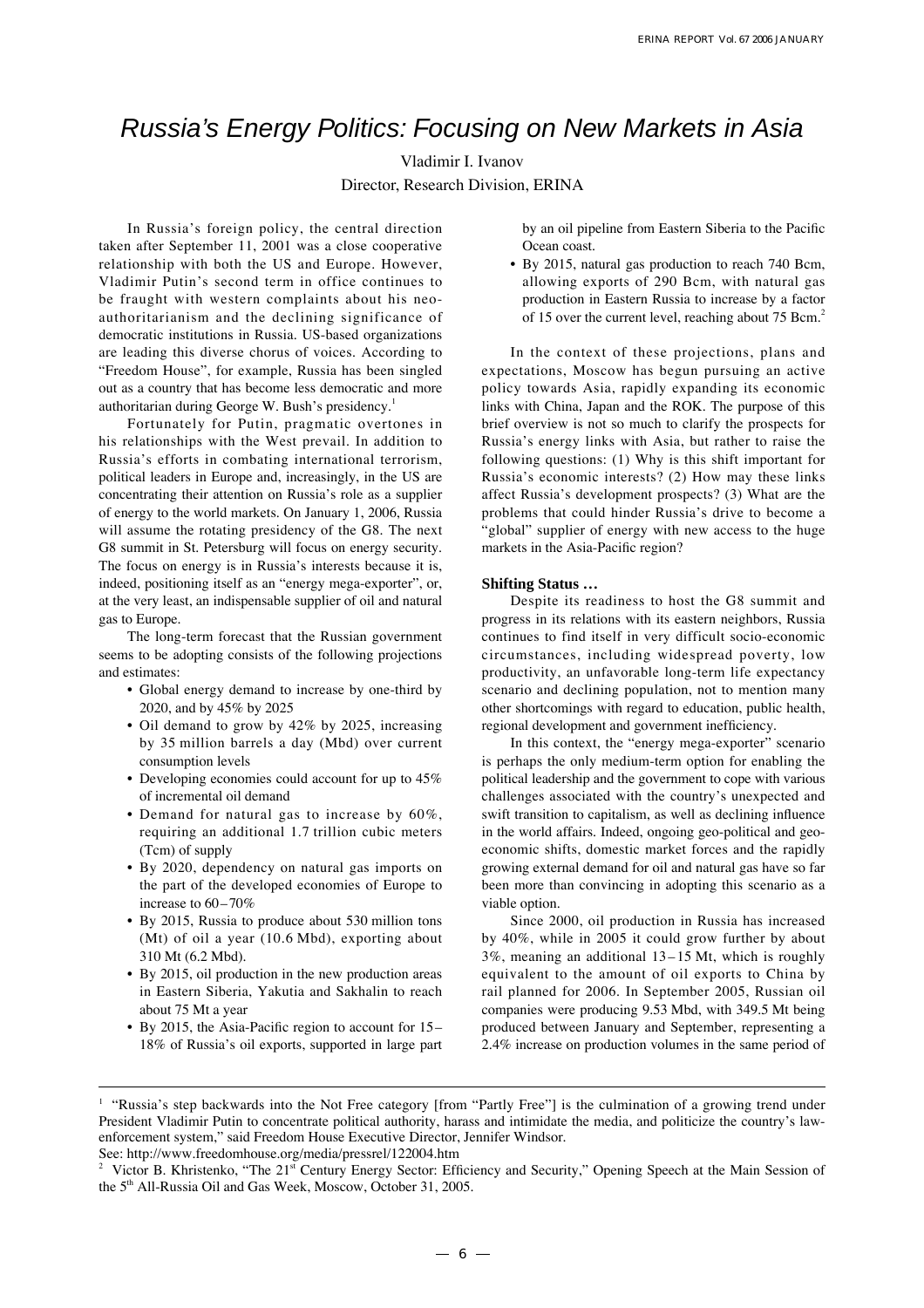|               | 1980 | 2003 | 2015 |
|---------------|------|------|------|
| <b>US</b>     | 20   | 21   | 19   |
| <b>EU25</b>   | 26   | 22   | 17   |
| Japan         |      |      |      |
| China         | 3    | 13   | 19   |
| India         | 3    | 6    | 8    |
| <b>Brazil</b> | 4    | 3    | 3    |
| Russia        |      | 3    |      |
| Other         | 34   | 25   | 27   |

# **Table 1. Global Output Shares: 1980-2015 (in purchasing power parity terms)\***

Source: *IMF, Consensus Forecast, HM Treasury* in "*Longterm Global Economic Challenges and Opportunities for Europe*", (London: March 2005, HM Treasury), p. 25.

the previous year. Russia's oil exports are growing faster than production. In September 2005, non-CIS exports via Transneft's pipeline system climbed to a new high of 3.99 Mbd, an increase of 15.5% compared with same period of last year. In 2005, total exports, including those by pipeline, rail and other means (the latter accounts for about 4.5% of the total), could expand by 10–11%. In physical terms, exports would constitute about 275 Mt, with domestic demand remaining close to 200 Mt,<sup>3</sup> refining about 70 Mt of products to be also exported, in addition to crude oil.

New projects are coming on line. Following Sakhalin 2, the Sakhalin 1 project will further boost crude output and exports. On October 2, 2005, ExxonMobil, the project operator, launched commercial oil production at the offshore Chaivo field. By 2007, output from Sakhalin 1 could reach 0.25 Mbd.

## **… and Growing Revenues**

Growing oil exports and favorable oil prices contributed to the Russian Central Bank's hard currency and gold reserves, while also facilitating the establishment of the Stabilization Fund<sup>4</sup> (Table 2), followed by the Investment Fund and allowing the swift repayment of Russia's external debt.

As Table 2 demonstrates, the Stabilization Fund is modest in comparison with similar funds established by many other economies, both oil-producing and exportoriented economies that import oil. However, in the current economic context, the fund could serve as a significant source of stability and certainty in periods of low oil prices. Reportedly, the fund could grow further, expanding to \$100 billion by 2008 and reaching one-third of the projected hard currency and gold reserves.

## **Current Priorities**

Obviously, in maintaining and enhancing its role as a leading oil producer and exporter, Russia needs to sharpen its strategic focus in a number of areas, including investing in infrastructure that opens up new export routes, enlarging reserves, marketing and other issues.

Ironically, the *first* and foremost concern lies with the countries of Europe, the Baltic States and the CIS neighbors. Following the dissolution of the Soviet Union, Russia lost major ports in the west, including those on the Black Sea (Odessa) and the Baltic Sea (Tallinn, Ventspils,

| Country                     | <b>Fund Name</b>                   | Assets  | Established | Source           |
|-----------------------------|------------------------------------|---------|-------------|------------------|
| <b>United Arab Emirates</b> | Abu Dabi Investment Authority      | 250,000 | n/a         | O <sub>il</sub>  |
| Norway                      | Government Petroleum Fund          | 170,000 | 1990        | O <sub>il</sub>  |
| Singapore                   | GIC.                               | 100,000 | 1981        | Non-commodity    |
| Hong Kong                   | Investment Portfolio (HKMA)        | 100,000 | 1998        | Non-commodity    |
| Kuwait                      | Kuwait Investment Authority        | 65,000  | 1953        | Oil              |
| Singapore                   | Temasek Holdings                   | 55,000  | 1974        | Non-commodity    |
| <b>Brunei</b>               | <b>Brunei Investment Authority</b> | 30,000  | 1983        | Oil              |
| USA Alaska                  | Permanent Reserve Fund             | 29,800  | 1976        | Oil              |
| Russia                      | <b>Stabilization Fund</b>          | 29,000  | 2003        | Oil              |
| Malaysia                    | Khazanah National BHD              | 15,800  | 1993        | Non-commodity    |
| Taiwan                      | National Stabilization Fund        | 15,800  | n/a         | Non-commodity    |
| Canada                      | Alberta Heritage                   | 9.800   | 1976        | Oil Trust Fund   |
| Iran                        | Foreign Exchange Reserve Fund      | 8,000   | 1999        | O <sub>il</sub>  |
| Kazakhstan                  | <b>National Fund</b>               | 5.200   | 2000        | Oil, gas, metals |

**Table 2. Sovereign (Stabilization) Funds in Russia and Other Countries\***

\* Above \$5 billion

Source: Andrew Rozanov, "Who Holds the Wealth of Nations?", *State Street Global Advisors*, August 2005, p. 2

3 In January-June 2005, Russia's oil exports stood at 125 Mt. They were valued at \$32.5 billion and a ccounted for 33% of export revenues and 53.4% of exports of fuels (in June, the average export price for "Urals" was \$324 per ton).

<sup>4</sup> The fund's main source of income is revenue dependent on oil prices, namely oil export duties and the oil extraction tax. If the "actual" price exceeds the "base" price, the surplus is transferred to the fund. In addition, the government decides on an annual basis whether to transfer part or all of any fiscal surplus, regardless of the source. On the other hand, if the oil price drops below the federal budget's break-even point, the stabilization fund will be used to bridge the deficit. It may also be used to cushion expenditure burdens, such as foreign debt payments when the fund exceeds a certain limit.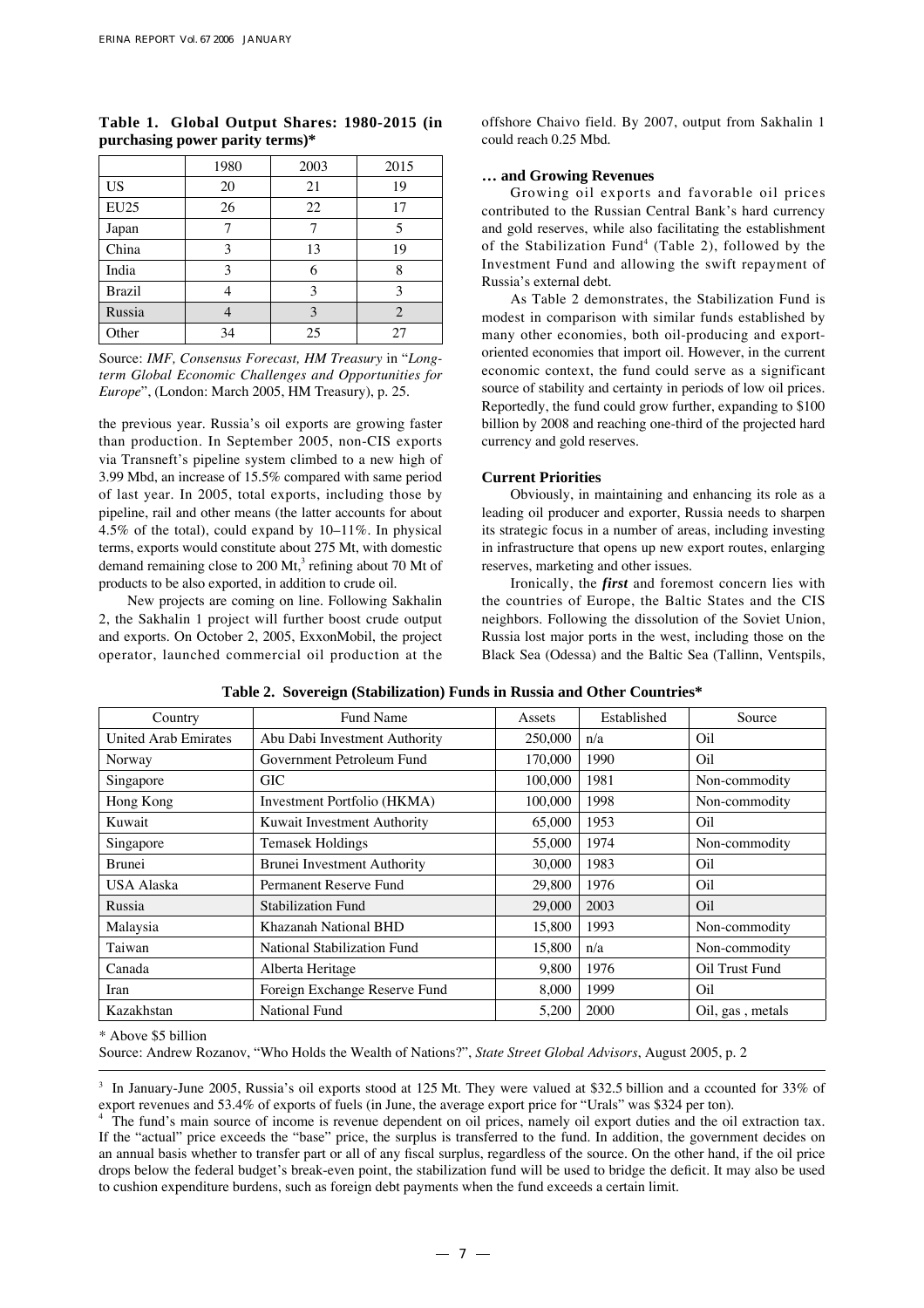Riga, Klaipeda and Butinge). It now has to pay transit fees and port charges for transporting oil by pipelines built by Transneft on the territories of Ukraine and Belarus. In the context of avoiding transit via these countries, the construction of the Baltic Trunk-line System (BTS), with its current annual capacity of 50 Mt, appears to be a major breakthrough.

*Secondly*, Russia wants to reduce its current dependence on Europe as the dominant destination for oil exports.<sup>5</sup> According to Transneft, this dependence is behind the phenomenon that can be called the "European discount". Similar to the "Asian premium", which oil importers in Northeast Asia pay because they lack adequate supply alternatives, the "European discount" reflects the lack of alternative outlets.<sup>6</sup> In this context, diverting some 30 Mt of oil from Western Siberia to markets in the Asia-Pacific region means higher revenues.

*Thirdly*, the government intends to build up modern refinery capacity in Russia. Among other plans, it is proposed to limit the mixing the high-sulfur oil produced in the Volga region<sup>7</sup> with light oil extracted in Western Siberia. "Urals"—Russia's main export oil blend—is the result of such mixing. Because of the widening gap in the prices of Brent and Urals, the discount for Urals compared with Brent recently reached \$5–6 per barrel. If high-sulfur oil were cut off from the export pipeline, the value of Western Siberian oil would increase, promising additional revenues.

*Fourthly*, the government envisages oil output reaching 530 Mt by 2015–2020, including 75 Mt produced from new sources in Eastern Siberia and the Far Eastern region. Under this scenario, oil exports could reach 310 Mt by 2020, with 30% of these volumes directed to markets in Northeast Asia and around 2020.

*Fifthly*, with the cost of adding new delivery infrastructure and new reserves on the increase, the total amount of investment required for the oil sector in the next 15–20 years could be close to \$240 billion, including the huge amount of investment needed for geological exploration and development in new areas.

*Finally*, in order to ensure that oil-producing companies invest in new exploration and development projects in new areas, delivery infrastructure must be built. The two-phase project called the Eastern Siberia Pacific Ocean pipeline (abbreviated in Russian as VSTO) should serve as the infrastructural backbone of the Russian oil strategy, aimed at (1) reduced export dependence on Europe to avoid unwanted commercial losses<sup>8</sup>, (2) a drastically improved environment for exploration and development in new areas, and (3) the industrial and social advancement of Russia's eastern regions.

# **The VSTO Project**

Recently, Transneft has submitted a feasibility study on the VSTO pipeline project to the government for review. The document pertains to the first phase of the project only, which envisages the construction of the 2,400 km, 0.6 Mbd capacity Taishet-Skovorodino section and an oil terminal on Perevoznaya Bay. If approved, construction will reportedly be completed in 2008. Transneft plans to raise \$6.6 billion to finance the first phase of the project, including a \$5 billion issue of Eurobonds.<sup>9</sup> In the meantime, President Putin has declared the VSTO pipeline to be a project of national significance, requesting from the government to speed up all the inter-agency approval procedures in late October 2004.

The second phase of the VSTO project may be financed through a project-financing scheme, bringing the full cost of the pipeline to  $$11~15$  billion. The second phase will include the 1.0 Mbd pipeline stretch from Skovorodino to Perevoznaya and the expansion of the capacity of the Taishet–Skovorodino section to 1.6 Mbd. In addition, the government plans to maintain and increase its oil-by-rail exports to China and may consider a pipeline connection from Skovorodino to Daqing. This approach mirrors the one proposed by the *2020 Energy Strategy*: a pipeline to the Pacific coast (50 Mt) plus a branch pipeline to Daqing (30 Mt).

What is known is that by October 2005, according to Russian Railways Co., Russian oil companies shipped 5.7 Mt of crude oil by rail to China, an increase of 22% over the same period in 2004. A preliminary agreement had been reached between Transneft and the CNPC on studying the issue of building an oil pipeline from Skovorodino to the Chinese border. On the other hand, It seems that the Russian government does not plan to sign an intergovernmental agreement for such a project to replace oil shipments by rail, referring to its purely commercial nature.

The implementation of the second phase of the project would depend on overall progress in developing the oil fields already licensed to companies (Yurubcheno-Takhomskoe, Kuyumbinskoe, Srednebutuobinskoe, Verkhnechonskoe and Talakanskoe), as well as progress in implementing the special program of licensing new lots for development. Feed pipelines have also been planned to deliver oil from the new fields to Taishet and Kazachinskoe.

<sup>5</sup> In 2003, 58% of Russian oil exports were to the EU and 22% of total net EU oil imports in 2002 came from Russia. This represented 16% of total EU oil consumption. In addition, 88% of its total natural gas exports were delivered to European countries. Approximately 65% of the natural gas exported to Europe in 2003 was delivered to the EU, representing 32% of EU gas imports and 19% of total EU gas consumption. <sup>6</sup>

Reportedly, this means a loss of about \$1 on each barrel (\$7 per ton) of exported oil.

Produced by Tatneft, Bashneft, TNK-BP's Udmurtneft and Saratovneftegaz, as well as YUKOS's Samaraneftegaz.

Transneft also plans to build the 0.48 Mbd Northern Pipeline, which will run from Kharyaga in the Timan Pechora oil province to Indiga on the Pechora Sea, probably at the same time as the Pacific pipeline is being constructed. Previously, Transneft had planned to launch the former only once the initial stage of the latter had been completed. The northern pipe is to carry crude from the Timan Pechora region, an area being developed by LUKoil.

<sup>9</sup> Transneft maintains that it can raise as much as  $$7–8$  billion for a period of  $15–18$  years at an attractive refinancing rate. During the last 48 months, the company has invested about \$3 billion by borrowing money.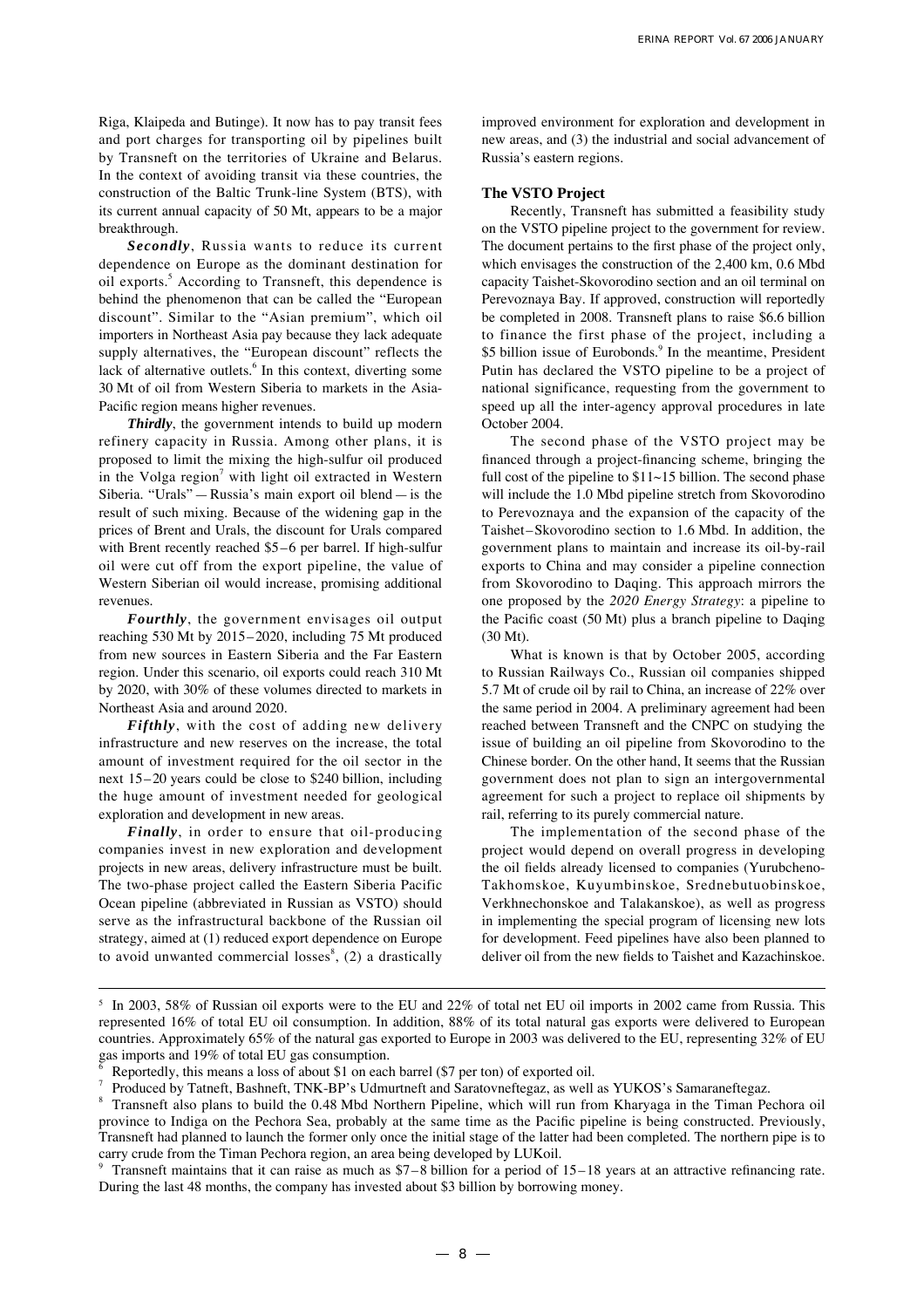In any event, filling the pipeline with oil would be the responsibility of the oil companies, including those under state control. According to Rosneft, there will be enough oil to operate the project profitably.

*Firstly*, Rosneft itself made a decision on constructing a feeder pipeline, connecting its Vankor fields in Krasnoyarskiy Krai with Transneft's system. It will be 350km long, with an annual capacity of 18 Mt, the volume Vankor will produce 4–5 years after production begins.

**Secondly**, the Talakan field in Yakutia could produce 8 – 10 Mt of oil by 2010–20012. Surgutneftegaz, the project operator, also announced its plans to build a feeder pipeline that, on its way south, could also connect the Verkhnechonskoe field to the VSTO pipeline.

*Thirdly*, for TNK-BP, eastward-oriented projects are also likely to be a priority direction, including the development of the Verkhnechonskoe field with its 201.6 Mt of reserves. This is indicated by the recent decision by the company to allocate \$270 million for the test phase of oil production and plans to coordinate production with the VSTO pipeline project.

Meanwhile, in 2005, the Natural Resources Ministry published a list of 104 blocks to be offered for exploration by private companies. The list supplements a similar catalog of 137 prospects published earlier. Both lists include seven exploration licenses set aside for Russian entities only. Reportedly, "strategic fields", i.e. those subject to particular restrictions under Russian legislation, are defined as those with reserves (or resources) above 1.1 billion barrels of oil and 1 trillion cubic meters of natural gas.

The Pacific pipeline, indeed, is very important for Russia's trade and policy ties with Northeast Asia. It could play a significant role in oil supply to Northeast Asia, including Japan and China. The best option is to consider this pipeline in a broader integrative context, promoting trilateral and multilateral cooperation.

#### **Natural Gas in Eastern Russia**

Both in Eastern Siberia and the Far Eastern region, the confirmed reserves of natural gas are much larger than the confirmed reserves of oil, but among the problems constraining the development of these reserves are (1) the limited domestic demand for gas; (2) the lack of access to neighboring markets, which are either insufficiently prepared for receiving pipeline gas, or rely on LNG, or both; and (3) expensive delivery infrastructure and processing facilities (Table 3).

There are many uncertainties with regard to how fast and to what extent the reserves of natural gas in Eastern Russia can be developed. The list of concerns includes the following issues:

- The future of the Kovykta project, prospects for the separation of helium and its storage
- The separation of other valuable components for export-oriented industrial use
- Prospects for gas transformation technologies and exports of liquids
- Prospects for region-to-region export supply projects
- Prospects for the new development of urban areas
- Prospects for the improvement of agricultural settlements
- The protection of coal industry interests in Eastern Russia.

Finally, the pricing of natural gas — domestic and international — will define the development prospects of the gas industry in Eastern Russia, as well as the feasibility of investment in exploration and development in areas with very harsh climatic and terrain conditions. To that extent, long-term trends in the price of oil could provide some guidance. In most of the recent forecasts, western energy analysts agree that \$35–40 per barrel (bbl) could constitute a new plateau in prices, driven by strong demand on the part of China, India, the US and Europe, as well as low spare capacity. Some of them suggest that a likely scenario would see oil prices rising to \$80/bbl by 2008, before dropping to \$60/bbl by 2012, reflecting the influence of high costs on  $demand.<sup>1</sup>$ 

Unlike in the cases of oil and LNG exports, which are mostly driven by the markets, the prospects for pipeline gas exports will depend on the policies and energy choices made by the governments of neighboring countries, including China, the Koreas and Japan. It is worth noting that, speaking at the Siberian Energy Congress held in June 2005 in Irkutsk, Anatoliy B. Yanovskiy, Director of the Energy Department of the Ministry of Industry and Energy, briefly mentioned the draft agreement prepared with the ROK with regard to pipeline gas supplies. The relevant discussions between Gazprom and KOGAS took place in Moscow in May 2003. In January 2005, a high-level delegation from Gazprom visited Pyongyang. It is also possible that the high-level contacts between Russia and China will facilitate the securing of market access for gas produced by the Sakhalin 1 project.

|                                                         | 2010      | 2020       | 2030 |
|---------------------------------------------------------|-----------|------------|------|
| Extracting potential                                    | 60        | 160        | 190  |
| Regional domestic demand (Eastern Siberia and Far East) |           | $29 - 35$  | 44   |
| Additional domestic demand (if connected to UGS)        |           |            | 80   |
| External demand                                         |           | 40         | 50   |
| Anticipated production range                            | $32 - 47$ | $79 - 130$ | 130  |

**Table 3. Natural Gas in Eastern Russia: 2010–2030 (Bcm, including LNG)**

Source: Anatoliy B. Yanovskiy, "Energy Strategy of Russia and the Role of Siberia and the Far East", address at the Siberian Energy Congress, Irkutsk, June 7, 2005.

10 Fereidun Fesharaki, FACTS Inc., cited in the *Oil & Gas Journal*, May 2005, p.5.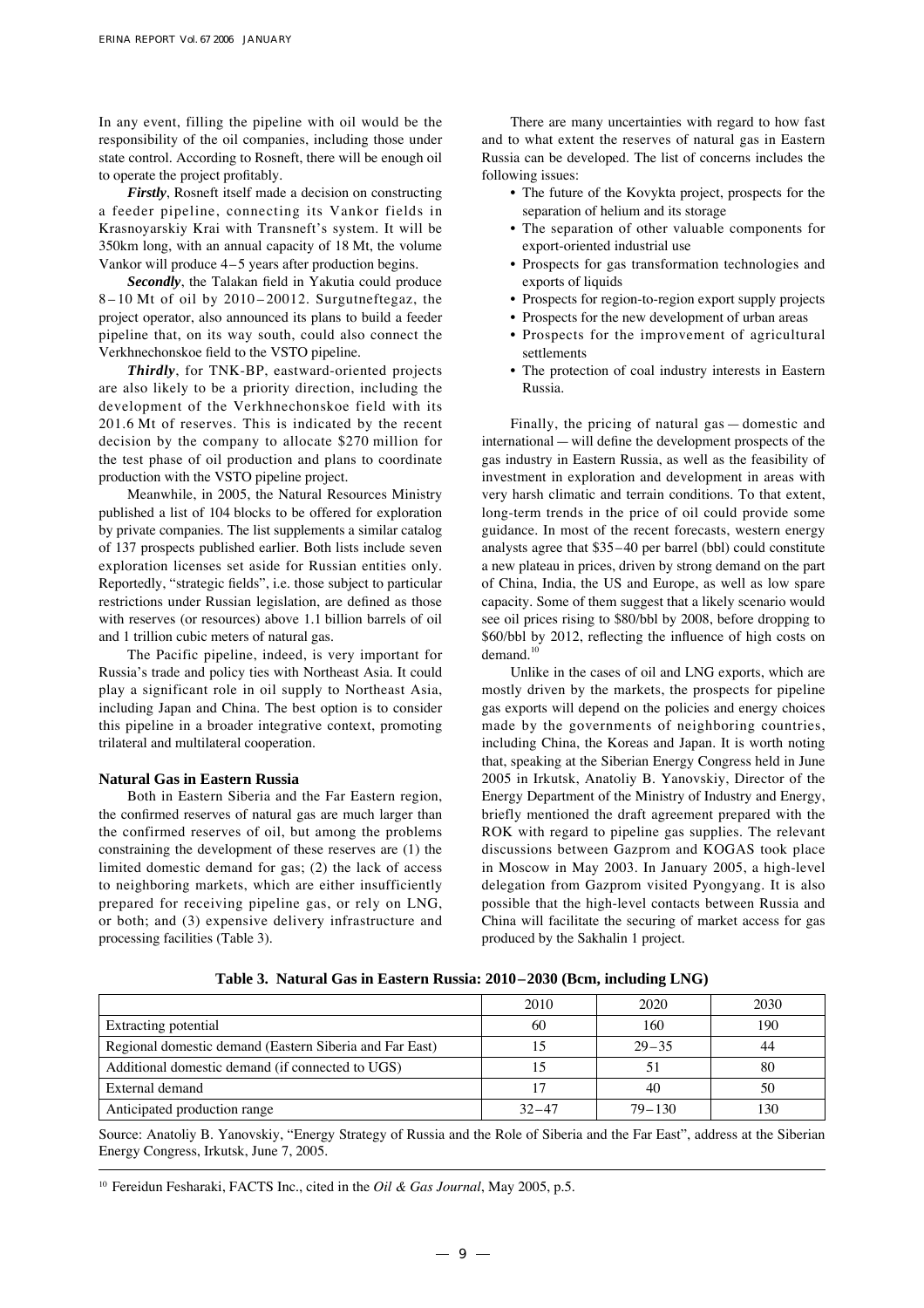In Japan, on the other hand, the most recent METI publication, "FY2006 Economic and Industrial Policy: Key Points", refers to the set of issues called "Securing a stable energy supply by strengthening fuel strategy."<sup>11</sup> This document identified various measures and steps, including the following:

- The independent development of oil and natural gas in such strategic areas as Russia
- The diversification of supply sources
- The protection of Japanese mining rights in the East China Sea and other areas
- The strengthening of Japan's relationship with oiland gas-supplying nations
- The promotion of natural gas-related research and  $development.<sup>12</sup>$

In addition, METI intends to promote the environmentally friendly and efficient use of natural gas. To fulfill these goals, realistic transportation options for promoting natural gas imports from Eastern Russia (Sakhalin) should be reviewed. What could be highly desirable is to promote further innovation in the natural gas sector, aiming at the new industries creation that would follow the success of Liquefied Natural Gas (LNG).

The LNG industry is about 40 years old. It is still relatively new and regionalized in terms of LNG consumption. At the same time, this is very dynamic sector, which is expanding faster than any other sector of the international oil and gas industry. The economies of Northeast Asia, including Japan, the ROK and Taiwan were behind the development of this industry from its inception, serving as principles importers of LNG. In 2002, according to Energy Information Administration, 12 nations shipped 113 million metric tons of LNG. Japan received two-thirds of global LNG imports in 1990 and 48% in 2002.

LNG projects are massive and expensive and traditionally financed based on long-term purchase contracts. LNG is costly to produce, but advances in technology are reducing the costs associated with the liquefaction and re-gasification. Over the last two decades, liquefaction costs have declined by between 35% to 50%, while the cost of building an LNG tanker has fallen by about 45%. Re-gasification costs have also dropped. According to projections, global liquefaction capacity could reach 200 Mt by 2007 and 300 Mt by 2012, with a growing number of suppliers and importers.

In addition to traditional LNG exporters such as Indonesia and Algeria, Russia, Norway and Egypt are constructing liquefaction plants. The number of importers is also increasing. The UK, India and China are currently building their first re-gasification facilities, and the Dominican Republic and Portugal already opened their LNG terminals. About 40 new LNG projects have been proposed in North America. LNG currently supplies about 2% of U.S. gas consumption, but could take a 25% to 30% share of the gas market by 2020.

Increasing prices for natural gas could allow Compressed Natural Gas (CNG) transportation technology<sup>13</sup> to become a viable alternative in delivering gas to markets with stable but limited demand. Projects offshore from Sakhalin, in particular stranded and associated gas, could serve as the long-term resource base for supplying CNG to Northeast Asia, including Niigata, for example, considering its pipeline grid, which reaches other locations in Japan.

The strength of a CNG system is the ability to start small and to add (or redeploy) capacity as the market changes. The big advantage of Niigata is the availability of underground gas storage, as well as backup gas systems represented by local natural gas production and the LNG base.

The bulk of the capital and operating costs in a CNG system is accounted for by the ships or barges, and the main challenges are reducing loading/unloading times and the distance to be covered from the supply source to markets. Only a few years ago, experts would comment on the prospects of CNG in a somewhat skeptical way: too much metal and too little gas to move. Technologies, however, were improving rapidly. A new concept for CNG transportation and a new type of ship were recently proposed with a containment system that is 50% of the weight required by conventional pressure ship design.<sup>14</sup>

The new types of ship (VOTRANS<sup>15</sup> and  $PNG^{16}$ types) are much lighter in weight, making possible a large storage volume of up to 34 million cubic meters of gas. For distances of 2,500 nautical miles or less, these technologies should be competitive both vis-à-vis pipeline gas and LNG. The CNG carriers could serve as transport and storage vehicles, discharging their cargo directly into the landbased gas grid via both offshore and onshore terminals, thus avoiding costly liquefaction, re-gasification and storage.

#### **Prospects for Electricity Exports**

Although many cross-border electricity projects are still at the conceptual stage, they are gaining more attention from international organizations, research institutions, policymakers and industrialists. In terms of electricity

<sup>&</sup>lt;sup>11</sup> Available at: http://www.meti.go.jp/english/policy/FY2006keypoints.pdf

<sup>&</sup>lt;sup>12</sup> JPY14 billion was allocated for the development of GTL and DME technologies, as well as other fuel sources. At the same time, the support measures for increased demand for natural gas accounted for another JPY14 billion. These amounts are relatively modest compared with the funding allocated for the effective management of oil reserves and the national petroleum stockpile (JPY225 billion).<br><sup>13</sup> Several papers presented at the Offshore Technology Conference in Houston, May 2–5, 2005, reviewed CNG as an

economical alternative (complimentary transportation mode) to LNG.

<sup>&</sup>lt;sup>14</sup> Introduced by Knutsen OAS Shipping AS, Haugesund, Norway with assistance from Europipe GMBH and Det Norske Veritas, it could be highly competitive compared to pipelines and LNG transport for distances less than 3,000 nautical miles.

<sup>&</sup>lt;sup>15</sup> Volume Optimized Transport (VOTRANS) technology includes cooling natural gas in the range of conventional temperatures (minus 30 degrees Celsius) and compression.

<sup>&</sup>lt;sup>16</sup> Pressurized Natural Gas (PNG) technology does not require cooling, only compression.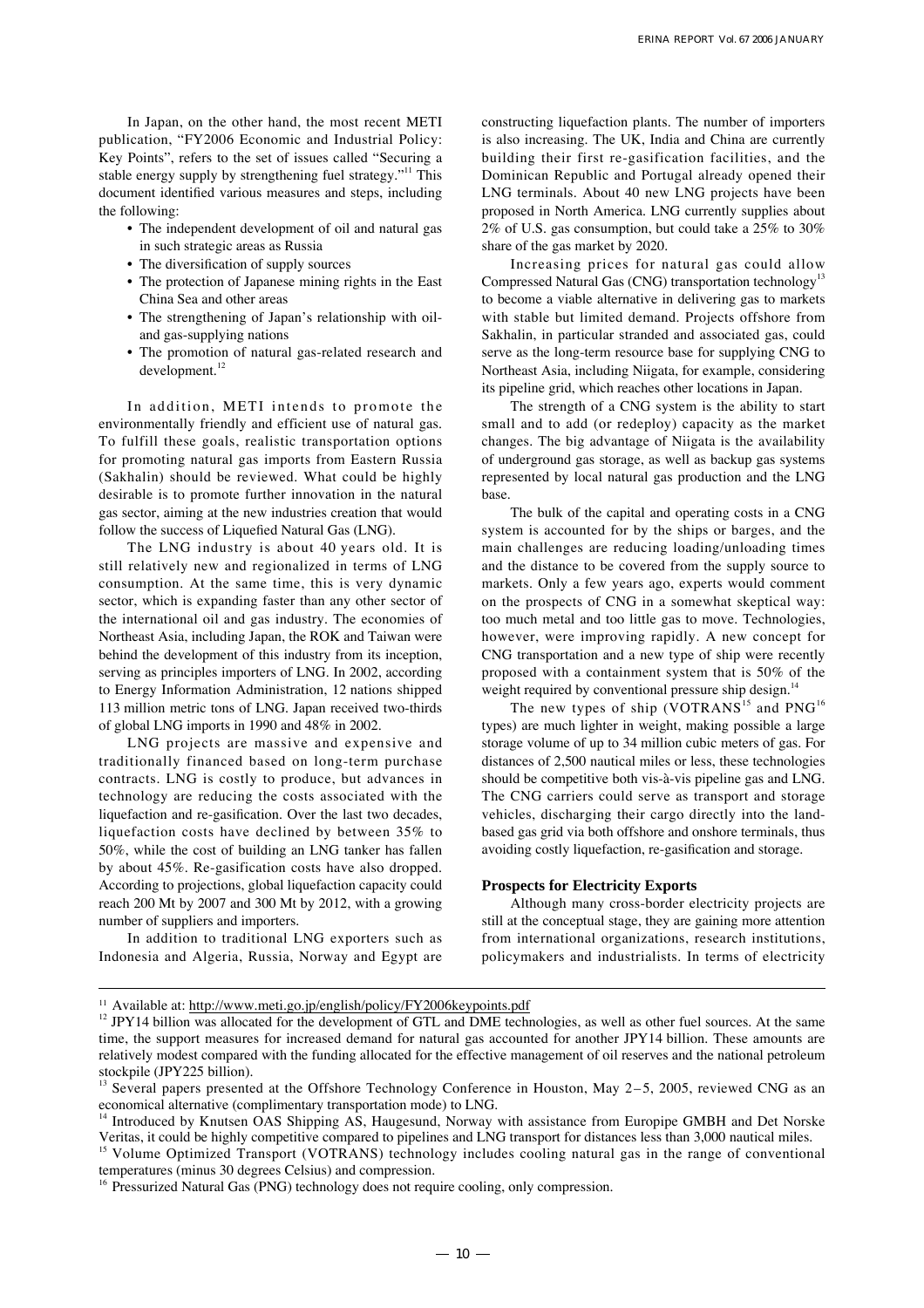consumption trends, over the last 30 years, electric power demand has grown rapidly not only in China, but also in Japan and the ROK, and this trend is highly likely to continue well into the future (Table 4).

As the table demonstrates, in Japan, commercial and residential users of electricity together formed the leading source of demand, surpassing industry back in 1990. In the ROK, this turning point in the demand equation could be reached soon, while China may be two or three decades behind the ROK in this regard. What is important, however, is that in 2000, absolute demand for electricity in China had already surpassed combined demand on the part of Japan and the ROK. Consider how this equation would evolve towards the year 2020—the target year set by the Chinese government for quadrupling the size of its GDP compared with 2000.

It was estimated that, with annual growth in energy use maintained at 6%, China's primary energy demand will surge from 850 Mt in 1999 to 2,400 Mt in 2030. However, due to the physical limits in the resource base, only 1,700 Mt of primary energy can be procured domestically. This means that in 25 years from now, China would have to rely on about 600 Mt of imported oil—the same amount as the US imports today, and some 200 Bcm of natural gas the same as EU countries import today. Obviously, large volumes of electricity imported from its neighbors could help to alleviate energy supply imbalances.<sup>17</sup>

These prospects elevate links with energy-exporting economies to a position high on China's agenda for foreign policy and its plans for overseas investment. Not surprisingly, the Chinese government has crossed the psychological sacred line of self-reliance, accepting not only dependence on imported oil, but also the coming partial reliance on external sources of electric power and natural gas supplies. In addition to China, the ROK, the DPRK and Japan could, for diverse reasons, also become attentive to the idea of sub-regional cooperation in the electricity sector.

Indeed, there is no less rationale for tapping geographically close reserves of electricity compared with the already-stated interest in importing more oil and natural gas from nearby sources, which in some cases could be used to produce electric power. According to estimates by regional experts, in Eastern Siberia and the Far Eastern region of Russia, the additional generation capacity of hydroelectric, tidal power and natural gas generation dedicated to exports could amount to 20 GW in 2020. If nuclear and coal generation are added, the potential generation capacity would be 40 GW, which nears the current generating capacity of the ROK and far exceeds Russia's projected regional electricity needs.

On the other hand, these impressive figures appear

|                           | 1973   | 1980   | 1990   | 2000    | 2001    | 2002       | 2003    |
|---------------------------|--------|--------|--------|---------|---------|------------|---------|
| Total consumption, incl.  |        |        |        |         |         |            |         |
| China                     |        | 301.6  | 621.2  | 1,355.6 | 1,471.6 | 1,641      | 1,910.5 |
| In MTOE*                  | __     | 23.3   | 49.3   | 81.8    | 88.9    | 108.7      | 127.6   |
| Industry*                 |        | 19.2   | 38.2   | 48.9    | 52.8    | 69.7       | 83.5    |
| Transport*                |        | 0.23   | 0.91   | 2.42    | 2.66    | 2.91       | 3.41    |
| Agriculture*              | --     | 2.32   | 3.67   | 5.79    | 6.56    | 6.68       | 6.75    |
| Commercial, residential * |        | 1.64   | 6.53   | 17.78   | 19.66   | 21.52      | 24.62   |
| Japan                     | 421.67 | 520.25 | 758.44 | 956.62  | 940.43  | 956.32     | 946.79  |
| Industry                  | 291.38 | 327.79 | 366.41 | 399.01  | 382.72  | 386.32     | 384.81  |
| Transport                 | 13.23  | 15.23  | 16.81  | 18.57   | 18.44   | 18.51      | 18.51   |
| Agriculture               | 1.20   | 1.21   | 1.65   | 1.60    | 1.62    | 1.62       | 1.44    |
| Commercial & Public Use   | 30.14  | 52.96  | 180.65 | 267.43  | 268.41  | 272.19     | 267.79  |
| Residential               | 79.19  | 116.09 | 184.15 | 257.85  | 257.19  | 265.86     | 261.59  |
| Energy                    | 6.53   | 6.98   | 8.78   | 12.15   | 12.07   | 11.83      | 12.66   |
| ROK                       | 12.83  | 32.74  | 94.38  | 233.54  | 250.37  | 300.79     | 318.06  |
| Industry                  | 8.85   | 22.72  | 57.79  | 126.95  | 132.16  | 160.44     | 168.51  |
| Transport                 | 0.13   | 0.40   | 1.01   | 2.04    | 2.26    | 2.27       | 2.33    |
| Agriculture               | 0.08   | 0.19   | 1.46   | 5.31    | 5.99    | $6.7 - 16$ | 5.94    |
| Commercial & Public Use   | 2.22   | 4.11   | 16.39  | 68.14   | 70.76   | 89.64      | 96.71   |
| Residential               | 1.55   | 5.32   | 17.74  | 31.10   | 39.21   | 42.28      | 44.57   |

**Table 4. China, Japan and the ROK: Electricity Consumption by Sector, 1973–2003 (TWh)**

\* Million tons of oil equivalent.

Source: *International Energy Agency Statistics, Electricity Information 2005* (IEA/OECD: Paris, 2005), 410, 427 and APEC Energy Database, available at http://www.ieej.or.jp/egeda/database/database-top.html

<sup>17</sup> See Li Zhi Dong, "Energy and Environmental Problems behind China's High Economic Growth: A Comprehensive Study of Medium- and Long-term Problems, Measures and International Cooperation", The Institute of Energy Economics, Japan, March 2003.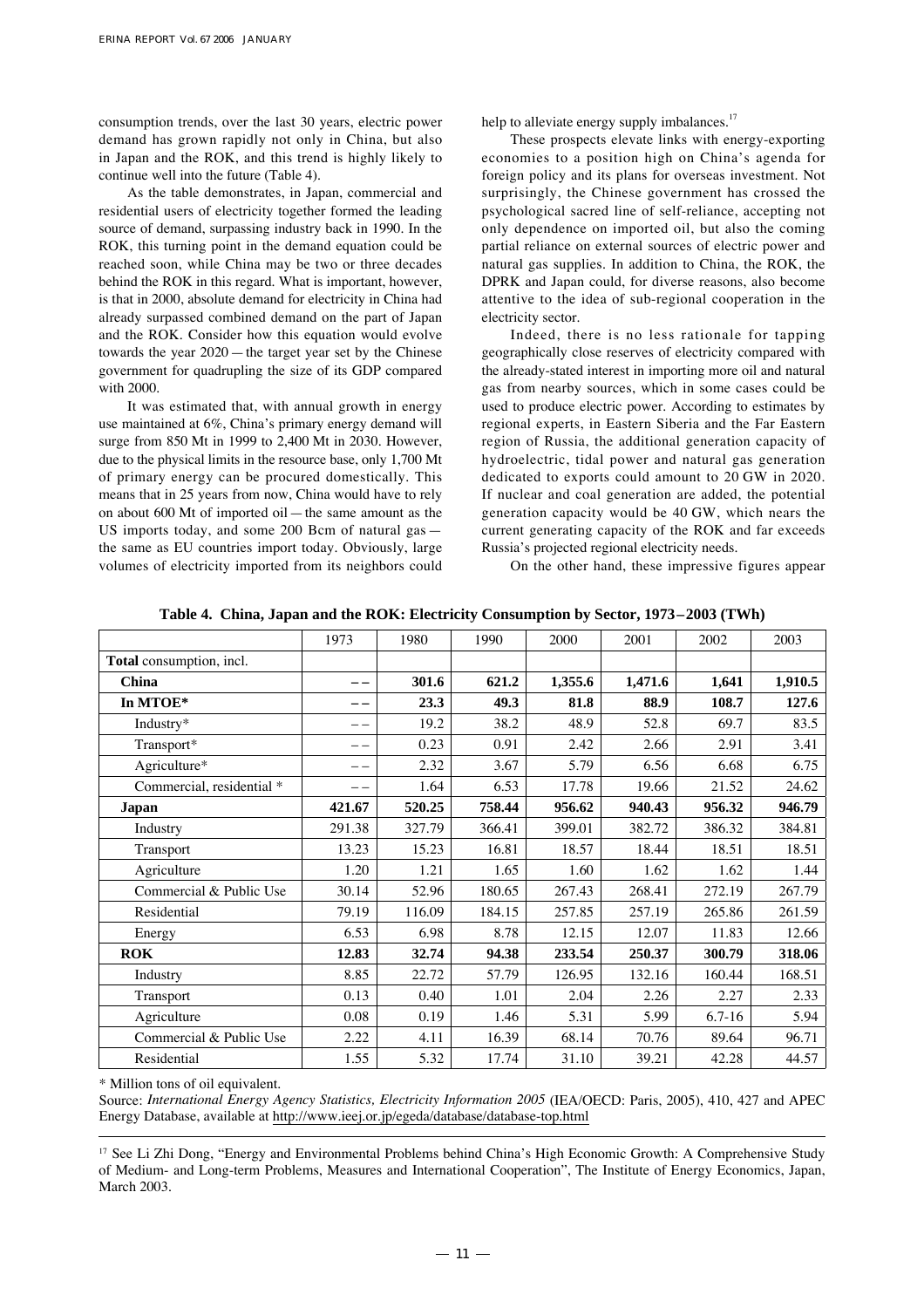relatively modest in the context of China's anticipated needs. By 2030, in order to meet the rapidly growing electricity demand and replace old power plants, China would have to add 860 GW of generating capacity at a total cost of \$883 billion.<sup>18</sup> For instance, by 2020, total hydroelectric power capacity could reach 250 GW compared with about 100 GW today, demonstrating the relatively insignificant scale of potential projects in Russia that are still perceived as mega-projects.

In the long run, hydropower plants in Khabarovskiy Krai alone could generate 200 TWh (23 GW capacity), while rivers in Amurskaya Oblast with an estimated capacity of 9 GW could support production of 80 TWh of electricity. More realistically, by 2025, if adequate investment were secured, several projects—some of them already under construction—would generate up to 80 TWh of electricity.

From the business perspective, a reliable long-term electricity demand projection for China and the ROK, as well as the estimated price range, will serve as the most important beacon for the design and commercial viability of the proposed projects. However, in the case of China by far the largest market in the area—such projections are complicated by ongoing electricity reform, new plans for the development of its northeastern provinces and hard-topredict price levels for fuels, in particular the price of coal and the cost of coal transportation. Moreover, large-scale cross-border projects could be designed and implemented with the support of the Chinese government as part of the process of reforming the electricity system to emphasize competitiveness.

In any event, the provinces of Northeastern China, including Heilongjiang, Jilin and Liaoning provinces, as well as the eastern part of Inner Mongolia, will serve as a stepping-stone in implementing the first cross-border power transmission projects.<sup>19</sup> On one hand, the central government of China is now paying close attention to the economic restructuring and development of these provinces. On the other hand, some of these provinces are likely to enhance their roles as "electric power donors". This role can be reinforced via power interconnection and high-voltage direct current transmission systems originated in Russia.

#### **Problems and Uncertainties**

Maintaining the status of an "energy mega-exporter" is a continuous challenge. For Russia's leaders and government, this means an ongoing struggle with vested interests, investment climate hurdles and various external problems, including, above all, markets. Not surprisingly, the bottom line in this struggle is money. The estimated cost of the long-term Energy Strategy 2020 plan adopted by the government in 2003 is between \$650 and \$800 billion. On the other hand, in 2005 alone, the projected net profits of the eight leading oil companies in Russia could amount to \$27 billion. However, the volume of exploratory drilling for oil dropped from 5 million meters in 1990 to only 1 million meters in 2003.<sup>20</sup> Then again, in order to sustain current production levels of natural gas, there is a need to invest around \$10 billion in new wells in the next two decades, so that an adequate production base can be secured.

The central dilemma is that corporate interests could diverge quite considerably from what the government may perceive as the national development priorities. Foreign investment could help confront these and other challenges. However, attracting foreign investment to oil and gas ventures means sharing not only costs, but also revenues and even the right to make decisions, which Putin's administration values the most. The expectations on the part of foreign investors and their host countries include (1) "open access" to energy resources; (2) the "transparency" of the energy sector; (3) clear legal rules for "strategic" energy investors; (4) promotion of production-sharing agreements (PSA) in the oil and natural gas sectors; (5) open access to gas transport networks within Russia; and (6) the playing of a leading role by the private sector in supplying LNG to the Western markets.

However, this wish list differs significantly from the national "energy agenda" that is currently taking shape. Attention is now mainly focused on Eastern Siberia and the Far Eastern region. The socio-economic advancement of these territories is perhaps even more important than energy exports. The VSTO oil pipeline project and the expansion of gas transportation infrastructure to the East are correctly perceived as instruments of economic development. It also seems that Moscow is firmly set to promote Gazprom as the world's leading oil-gas-LNG producer. It is also poised to make Rosneft the leading oil producer in Russia.

The government and lawmakers insist that foreign investors' access to Russia's energy riches should be subject to strict controls. In the amended Law on Subsoil Use, there will be new "strategic" ceilings set for foreign companies developing oil fields (not more than 1,100 barrels of oil) and natural gas fields (not more than 1,000 Bcm of gas) in Russia. What Moscow really wants is for its Western energy partners to open up their downstream sectors to Russian oil, gas and electricity exporters, and share advanced technologies, including those needed for offshore projects in the Arctic. Above all, it wants to be *accepted* by the West as a true partner, rather than a potential opponent to be surrounded by the NATO network. In a nutshell, the model of Norway as an energy producer and exporter, as well as a member of Europe, could offer some guidance regarding Russia's own "wish list" *vis-à-vis* its global energy future.

In the meantime, the strategic direction in Russia's energy posture is eastward diversification, focusing on the area including China and India. Being a true "energy mega-exporter" also requires that Russia maintain smooth relations with eastern neighbors that have opened up their markets to Russian energy goods. Cross-border megaprojects, including power transmission grids and oil and

<sup>&</sup>lt;sup>18</sup> World Energy Outlook 2004 (IEA/OECD: Paris, 2004), p.208.

 $19$  The second phase could involve the markets of Beijing, Tianjin and Shandong provinces.

<sup>20</sup> *Russian Statistical Yearbook 2004* (Moscow: Roscomstat, 2004), p. 378.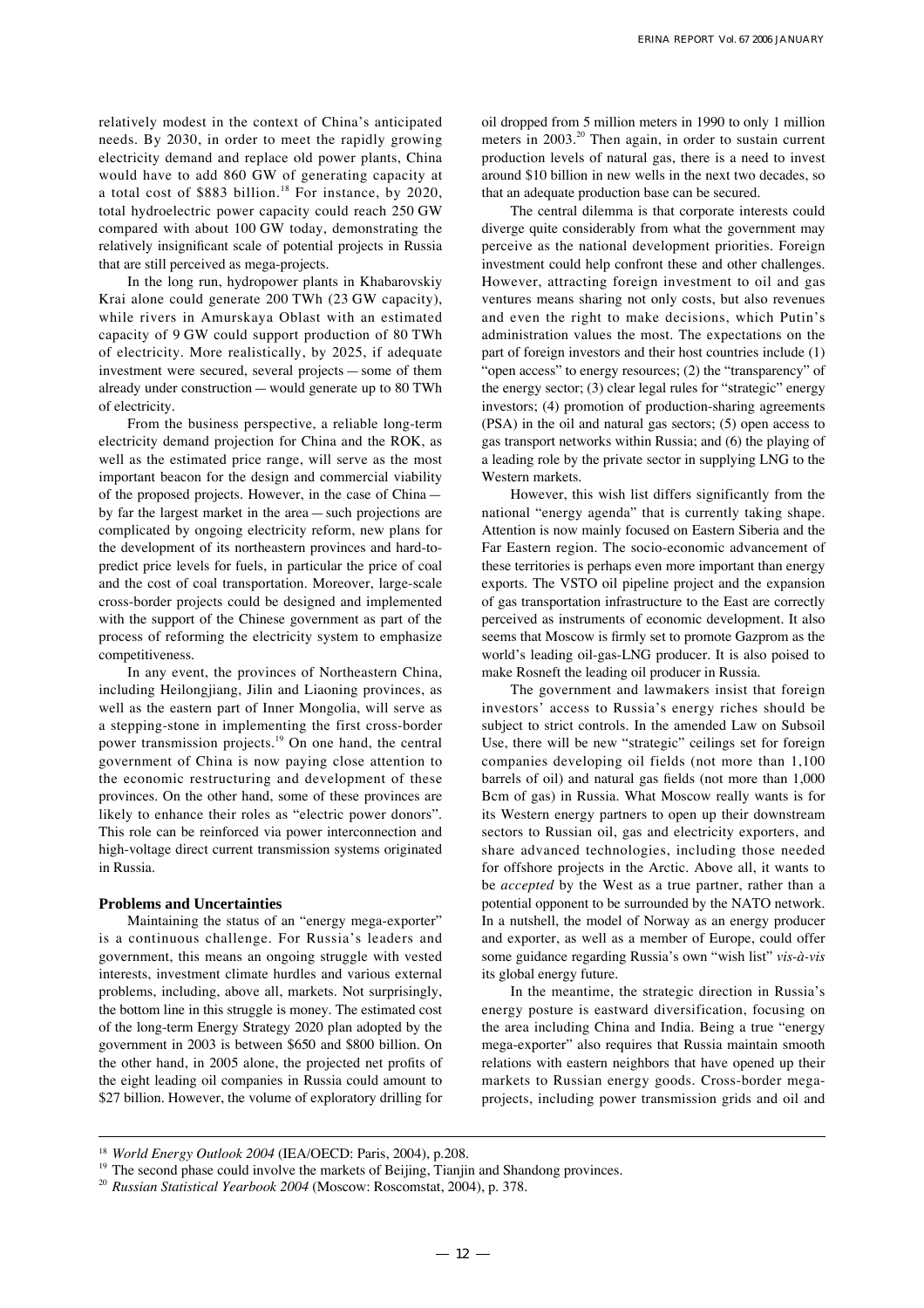natural gas pipelines, are very new in a sense. These projects promise not only economic benefits, but also improved political ties and long-term stability in terms of security. It is important, therefore, that these ventures are dealt with from the standpoint of "the common good".

Regrettably, the various interpretations and rumors surrounding the VSTO project have pushed discussions in the opposite direction, involving not only energy professionals, diplomats and politicians, but also the public. In Japan and China, these discussions have been dramatized without reason, creating an aura of competition and misunderstanding, rather than collaboration and appreciation. These developments have vividly demonstrated that *discussing* the prospects for regional energy cooperation is not the same as *interacting* with regard to specific projects in cooperative terms.

In contemporary Russia, domestic debates on the VSTO project also matter, and are reflected in discussions about where the oil terminal should be constructed. There were (and still are) numerous differences among the operators of the project, the government, legislators, independent experts and NGOs concerning the project's compliance with environmental regulations. Numerous questions have also been raised with regard to sources of funding. Another source of uncertainty was the volume of oil reserves in Eastern regions. $21$  It is worth noting in this context that, according to Transneft, a branch pipeline to China seems to be in the offing (negotiated by Transneft and CNPC), but the final destination of the main pipeline will be Perevoznaya Bay.

On the other hand, progress towards some kind of understanding between Russia and China in the realm of natural gas projects is very slow. For example, the November 2005 protocol of the Russia-China intergovernmental commission did not refer to cooperation in natural gas projects and prospects for gas deliveries from Russia to China. It seems that in this realm, Russia and Gazprom would prefer to reach an inter-governmental agreement.

In addition, the policy component behind the crossborder power interconnections currently under review may have a very significant influence on long-term investment plans and specific projects. There are indications that such policy support could be available in the case of crossborder transmission projects between Russia and China. On the other hand, the chances of building a trilateral consortium involving the DPRK, the ROK and Russia are less favorable at the moment, compared with a trilateral agreement between Russia, China and the ROK. In this context, the success of the six-party talks involving the DPRK could facilitate Russia's energy links with the ROK.

As far as Japan is concerned, a natural gas pipeline project from Sakhalin would be difficult to realize any time soon. On the other hand, in light of the increasing cost of LNG, potential importers of gas in Japan may explore compressed natural gas transportation technology. It is important to enable stranded gas and associated gas to be used for these purposes and production may potentially be under the control of Japanese companies.

# **The Policy Component**

In conclusion, all economies, including those in Europe and East Asia, are now facing the linked challenges of energy security, rising energy prices and climate change. These challenges all point in the same direction: the need for an increased emphasis on energy efficiency and the decarbonization of energy sources. Achieving these goals, in a way that enhances growth and competitiveness, will require (1) new investment and technological advancement, (2) the development and use of the most cost effective regulatory mechanisms, and (3) coordinated international efforts.

Improving energy efficiency in Russia should be seen as an opportunity to improve the productivity of the economy and of individual businesses, as well as to ensure additional energy supply to the global markets. Innovation can create new markets and increase competitiveness through greater efficiency in resources use. In this context, the policy and investment decision taken in Russia with regard to not only the future of its export-oriented industries, but also the massive application of technologies that improve energy efficiency, could have significant international effects.

This is the approach shared by the US and the EU in their policy and energy dialogues with Russia. On both these fronts, Russia is engaged in intensive policy-level and professional exchanges, as both the US and the EU cultivate it as their strategic source of energy supply for the decades to come. For example, within the framework of energy dialogue with EU, the expert-level energy dialogue has been launched in 2000. Currently, more than 100 experts from companies and government agencies are participating on a regular basis in discussions focused on investment, infrastructure development, trade and energy efficiency, nearing the stage of practical recommendations in the context of public-private partnership in implementing energy projects and programs. Moreover, on October 3, 2005, the first meeting of the Standing Partnership Council on Energy took place in London. On the other hand, there is a high-level policy dialogue accompanied by professional exchanges between Moscow and Washington.

As far as the 2006 G8 Summit agenda is concerned, its main direction should be *enhanced energy security on a global scale coupled with the long-term stability of the energy markets*, with the following building blocks as the foundations of this concept:

- Transparency and availability of data on energy demand, reserves and resources
- Long-term supply contracts and producer-consumer dialogues
- Adequate development of energy infrastructure
- Improved energy efficiency, including hydroelectric power and other renewables
- Intensive R&D aimed at promoting new sources of energy.

<sup>&</sup>lt;sup>21</sup> Confirmed reserves are close to 1,500 Mt. The good news, so to speak, is that the level of geological exploration is only 12% in the Far East and less than 8% in Eastern Siberia.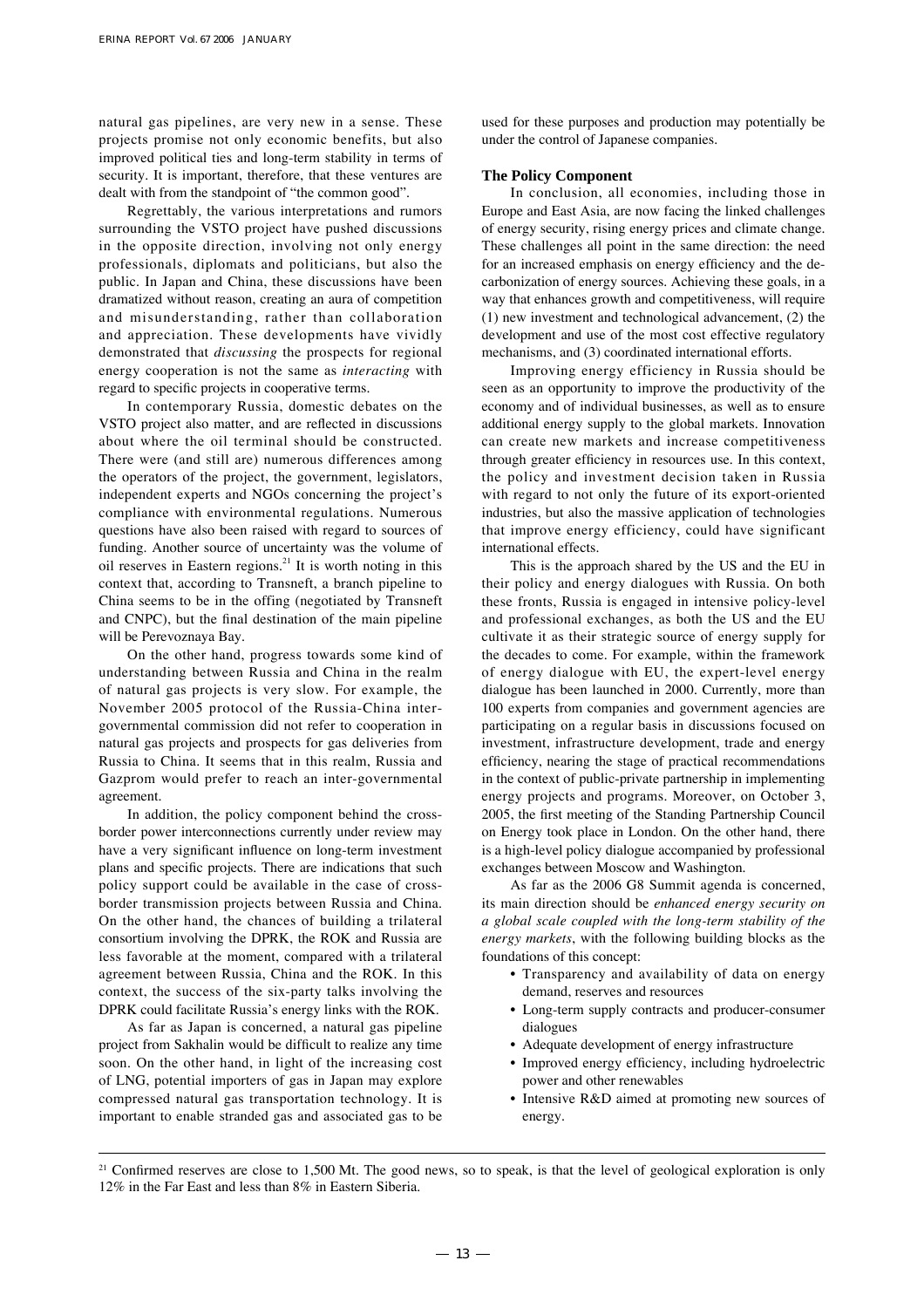What could be highly desirable for the economies of Northeast Asia is to look at these proposals, as well as the emerging cooperative models involving Russia, and find ways to take concrete steps towards long-term multilateral coordination and planning in the energy sector, while also keeping in mind the environmental merits of energy cooperation.

It is not surprising, however, that despite numerous discussions, international conferences and research projects conducted thus far, the governments of the countries concerned currently find themselves at the very initial stages of conceptualization with regard to both energy cooperation and regional economic community building. The central dilemma that the governments could face is the choice between *institution building* and a *functional approach* to regional cooperation.<sup>22</sup> The latter involves a pragmatic effort aimed at the areas critically important for the economies involved, including energy and the environment. This approach, however, does not exclude steps that lead to regime-making such as, for example, adherence to the Energy Charter Treaty (ECT). $^{23}$ 

The bottom line, however, is in the choice of a model for interaction on energy issues. For the sake of short- to medium-term interests, the producer-consumer positioning—such as in the OECD-OPEC dialogue—is seen by many experts as a practical option. This approach, however, will be inadequate for addressing long-term challenges, or embracing opportunities that transcend the issue of energy prices and focus instead on stability of supply and timely investment in exploration, development and delivery infrastructure construction. In this context, the forthcoming 2006 G8 Summit should be seen as an opportunity not only for Russia and its European partners, but also for China, Japan, the US and the ROK. After all, facilitating new flows of oil and natural gas from new sources in Eastern Russia would also serve their long-term interests.



<sup>22</sup> Takio Yamada, "Towards a Principled Integration of East Asia: A Concept for an East Asian Community", *Gaiko Forum*, Fall 2005, p. 31. 23 The EST focuses on five broad areas: (1) the protection and promotion of foreign investment in the energy sector; (2) free

trade in energy materials based on WTO rules; (3) freedom of energy transit through pipeline systems and power transmission grids; (4) energy efficiency and the reduction of energy-related environmental impacts; and (5) a dispute-resolution mechanism. See, for example, Keizo Takewaka, "Energy Cooperation in Northeast Asia", *Gaiko Forum*, Fall 2005, pp. 47-57.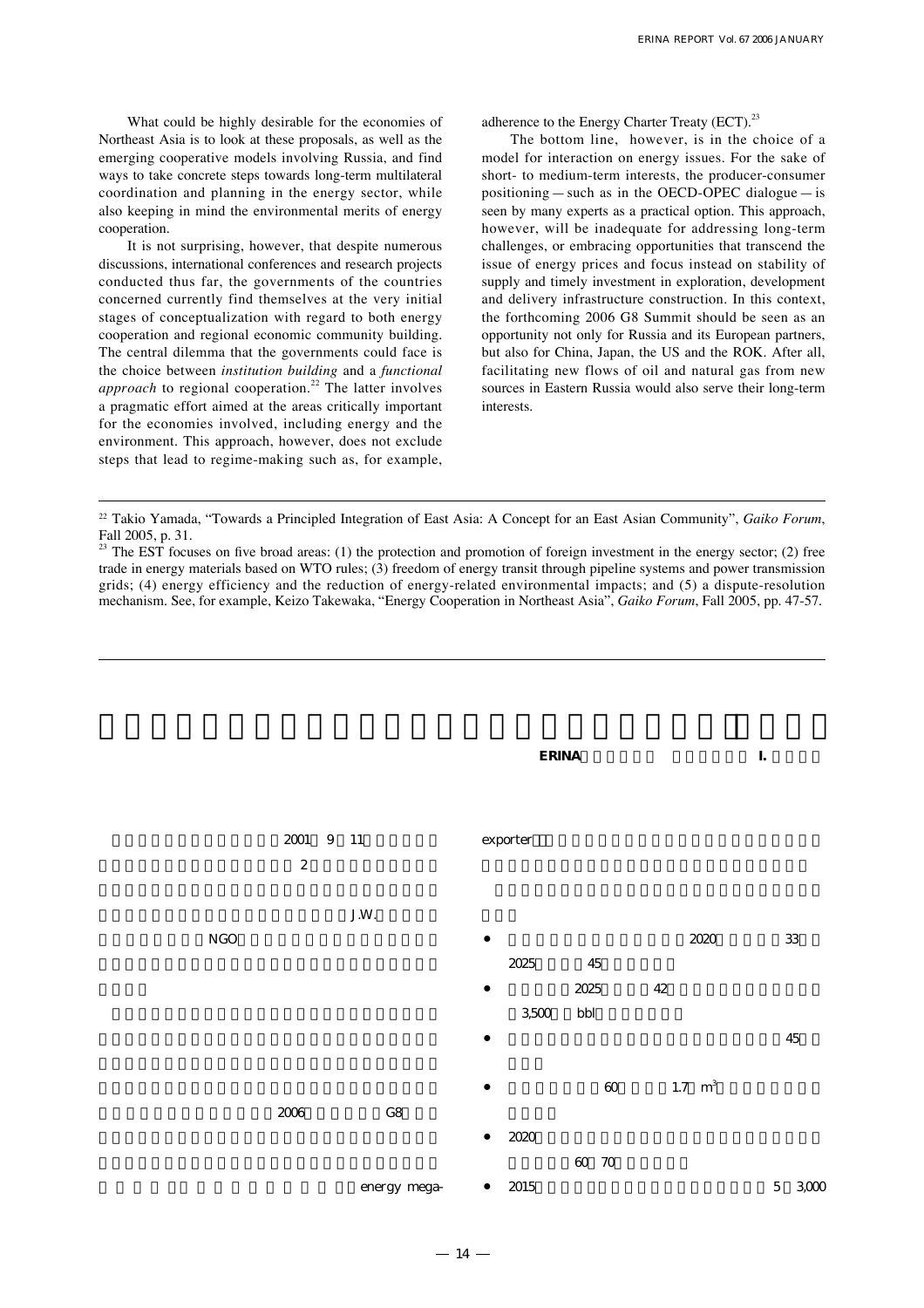|                               | 10.6 | bbl       | $3 - 1,000$ | 3 4,950 |              |       | 24               |     |
|-------------------------------|------|-----------|-------------|---------|--------------|-------|------------------|-----|
| 62                            | bbl  |           |             |         |              |       |                  |     |
| 2015                          |      |           |             | 2005 9  |              |       |                  |     |
|                               |      |           | 7,500       | CIS     |              |       | 15.5             | 399 |
|                               |      |           |             | bbl     |              |       | 2005             |     |
| 2015                          |      |           |             |         |              |       | 4.5              |     |
|                               |      |           |             |         | $10\quad 11$ |       |                  |     |
| 15 18                         |      |           |             | 2 7,500 |              | 7,000 |                  |     |
| 2015                          |      |           | 7,400 $m^3$ |         |              |       | $\boldsymbol{2}$ |     |
| $2,900$ $\,$ $\mathrm{m}^{3}$ |      |           |             |         |              |       |                  |     |
| 15                            |      | 750 $m^3$ |             |         | 2005 10 2    |       |                  |     |
|                               |      |           |             |         |              |       |                  |     |

|     | 2007 | 25 |
|-----|------|----|
| bbl |      |    |

| G8 |    | 3 | 2008<br>$\overline{1}$ | 1,000      |
|----|----|---|------------------------|------------|
|    |    |   |                        |            |
|    | 20 | 1 |                        | <b>CIS</b> |

|          |             |    |      | BTS Baltic Truck-line System |
|----------|-------------|----|------|------------------------------|
|          |             |    |      | 5,000                        |
|          |             |    |      | 2                            |
|          |             |    |      |                              |
| $\infty$ |             | 40 | 2005 |                              |
| 3        | 1,300 1,500 |    |      |                              |
| 2008     |             |    |      |                              |

量にほぼ相当する。2005年 9 月、ロシアの石油会社は953 万/bbl/日の生産量をあげていた。 1 ~ 9 月の原油生産

 $2000$ 

これは2006年に予定されている鉄道による対中国原油輸出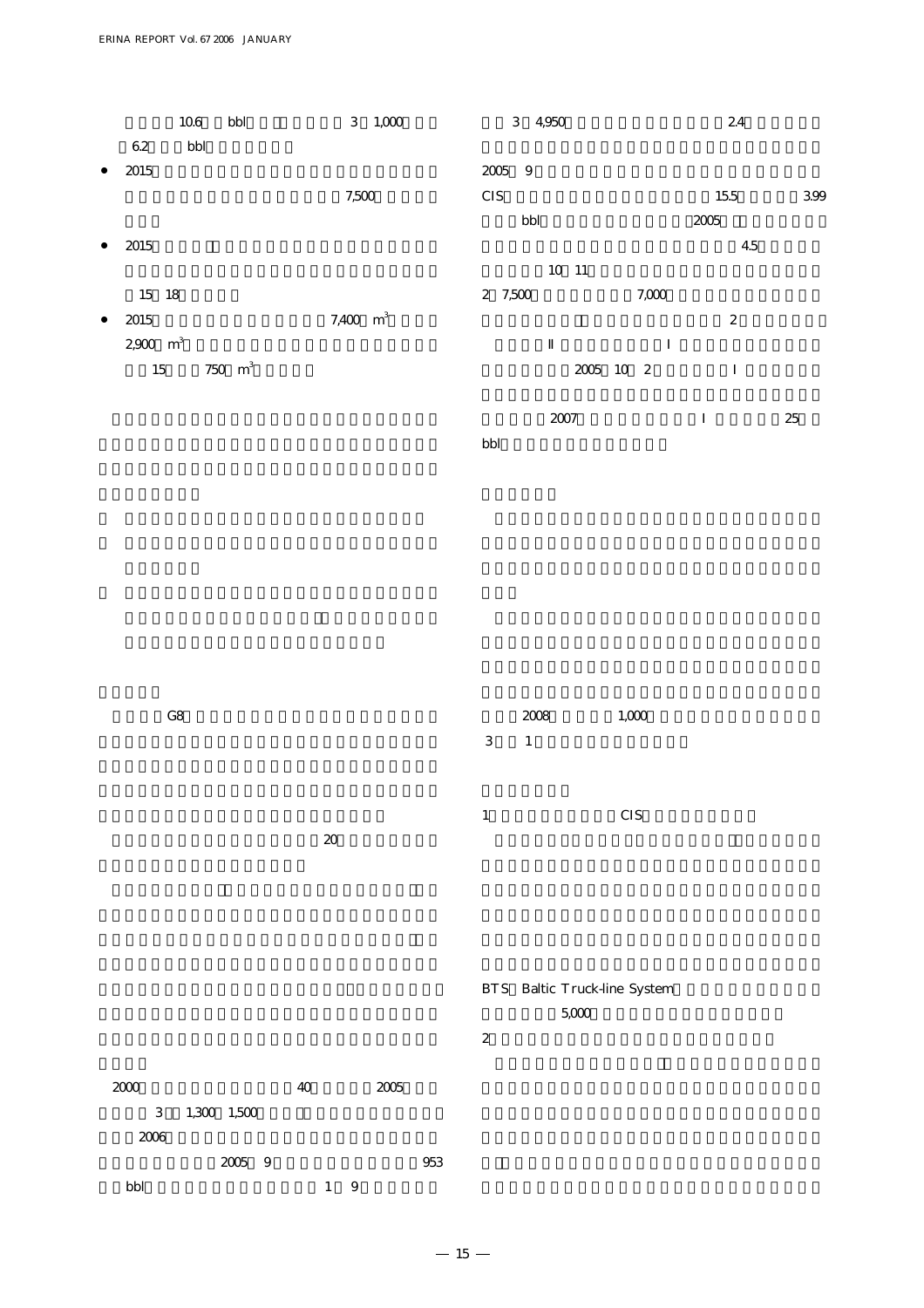$3000$  $3$ Urals Brent Urals Urals Brent 1 bbl 5 6 4 2015 2020 5 3,000 7,500  $2020$  3  $1,000$ 30 2020  $5$ 15 20 2,400  $6$  $\sim$  2  $F/S$  $1.6$  bbl  $5,000$  $3,000$  2020 2005 10  $570$ 22  $2$  $L<sub>N</sub>G$ 

ト~スコヴォロディノ区間(全長2,400キロ、輸送能力0.6  $\text{bbl}$ невности  $1$  $2008$  $50$ 1 66 2004 10

2 110 150

 $\sim$  2  $\sim$ 

 $-16-$ 

35<sup> $40$ </sup> bbl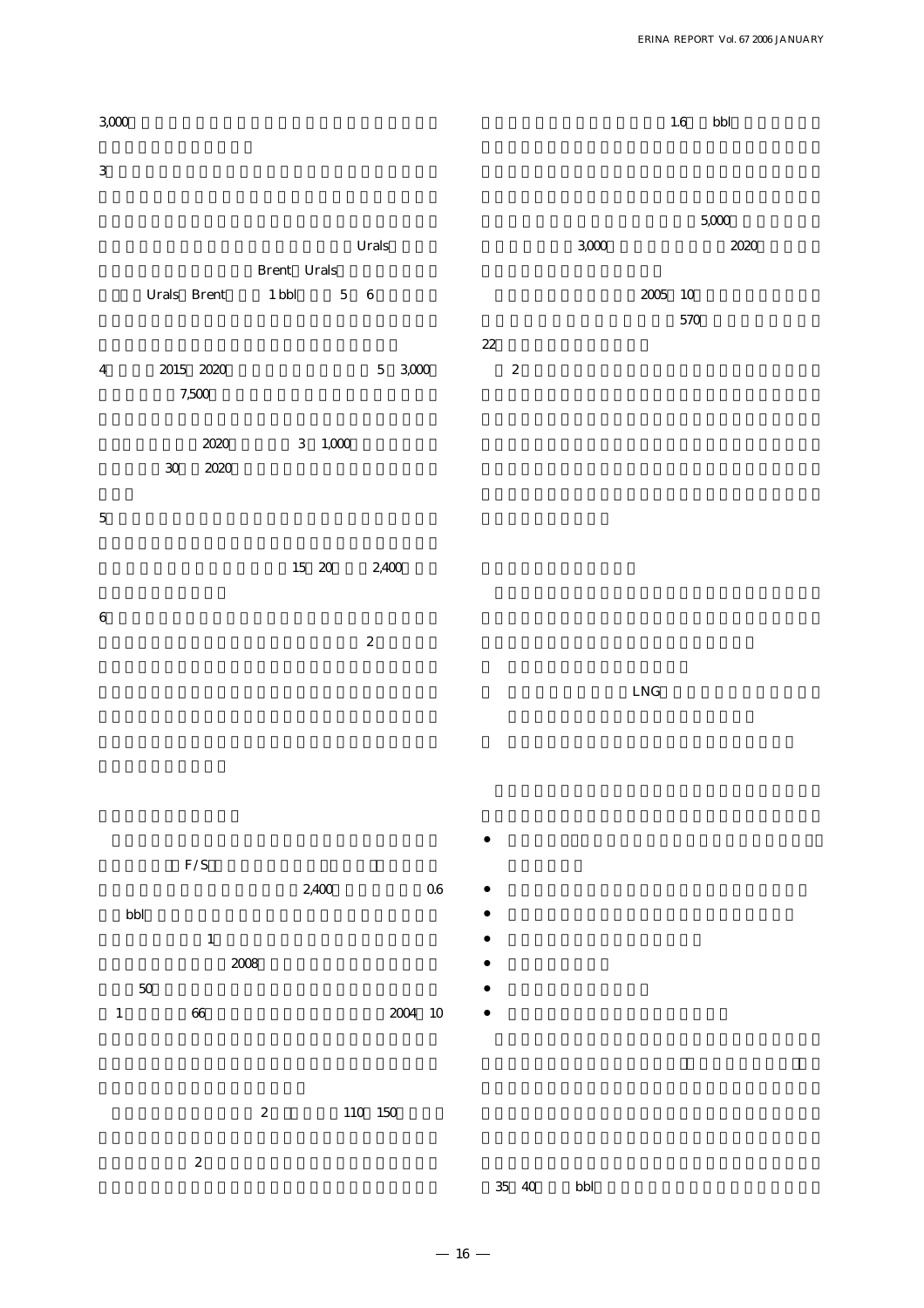|         |                      |               | $2008\,$      |              | $17\,$            |                 |        |                              |
|---------|----------------------|---------------|---------------|--------------|-------------------|-----------------|--------|------------------------------|
| $80\,$  | $\operatorname{bbl}$ | $2012\,$      | $60\,$        | $_{\rm bbl}$ |                   | $25\,$          |        | $\,6\,$<br>$2000\,{\rm m}^3$ |
|         |                      | ${\rm LNG}$   |               |              | $\mathop{\rm EU}$ |                 |        |                              |
|         |                      |               |               | $2005\,$     |                   |                 |        |                              |
| $\,6\,$ |                      |               |               |              |                   |                 |        |                              |
|         |                      |               |               |              |                   |                 |        |                              |
|         |                      |               |               |              |                   |                 |        |                              |
|         |                      | $\rm KOGAS$   | $2003\quad 5$ |              |                   |                 |        |                              |
|         |                      | $2005\quad 1$ |               |              |                   |                 |        |                              |
|         |                      |               |               |              |                   |                 |        |                              |
|         |                      |               |               |              |                   |                 |        |                              |
|         |                      |               | $2006\,$      |              |                   |                 |        |                              |
|         |                      |               |               |              |                   |                 |        |                              |
|         |                      |               |               |              | 2020              |                 | $2\!0$ | $\operatorname{GW}$          |
|         |                      |               |               |              |                   |                 |        |                              |
|         |                      |               |               |              |                   | $40\mathrm{GW}$ |        |                              |

|       | 2030  |
|-------|-------|
| 860GW | 8,830 |

| 860GW             | 8,830 |
|-------------------|-------|
| 2020              |       |
| $100$ GW<br>250GW |       |
|                   |       |

| 200T Wh | 23GW |
|---------|------|

 $30$ 2000 $\blacksquare$ 2020 GDP 2000  $9\,\mathrm{GW}$   $80\mathrm{TWh}$  $2025$ 80TWh

 $4$  $6$  $1999 \t 8 \t 5,000 \t 2030 \t 24$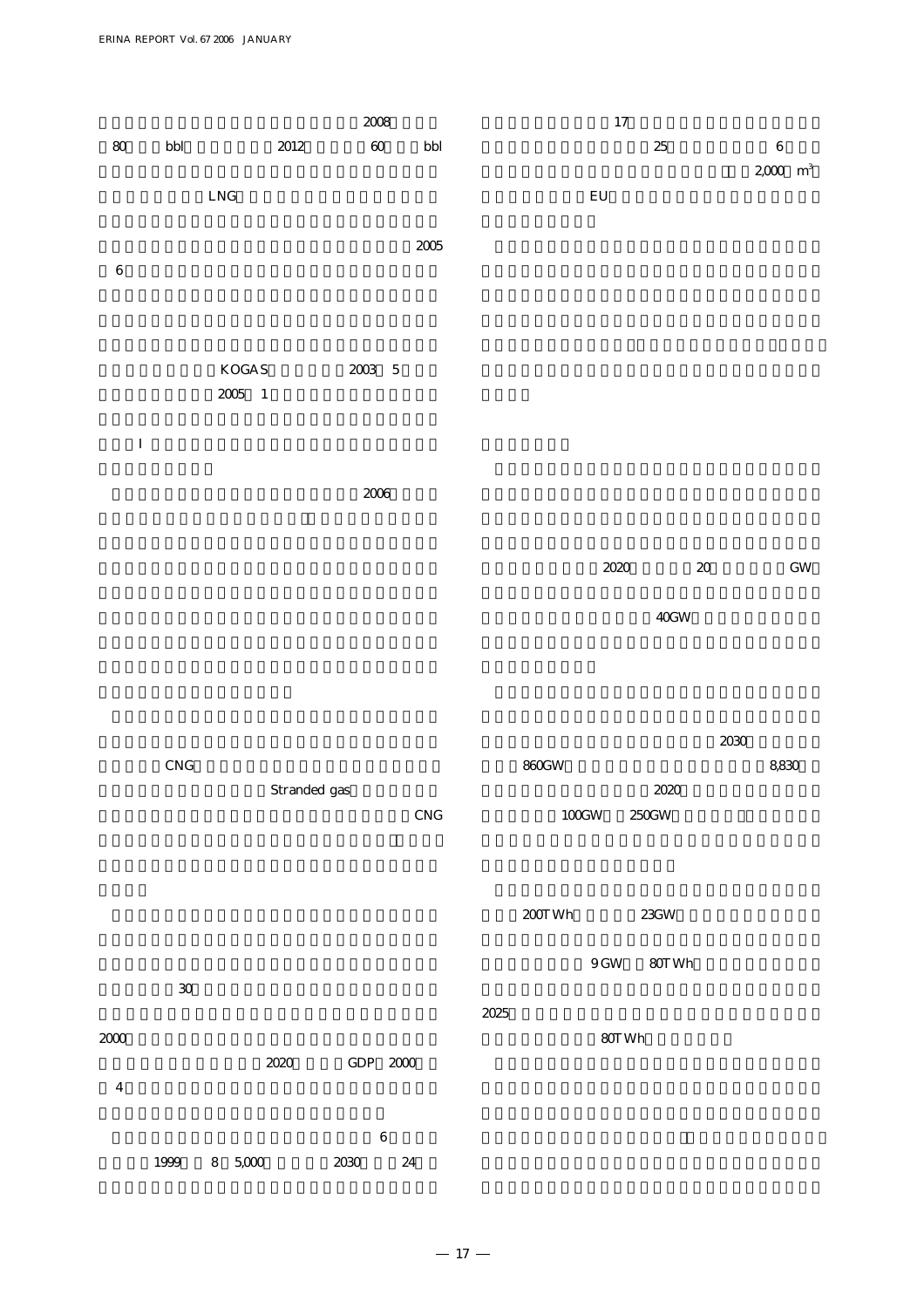# $2003$  $2020$ 6,500  $8,000$  2005  $8$  270  $500 \qquad \qquad 1990$ 100 2003  $\alpha$  $100$ CNPC<sup>)</sup> 2005 11

 $\sim$  13  $3<sub>3</sub>$ 

PSA

LNG